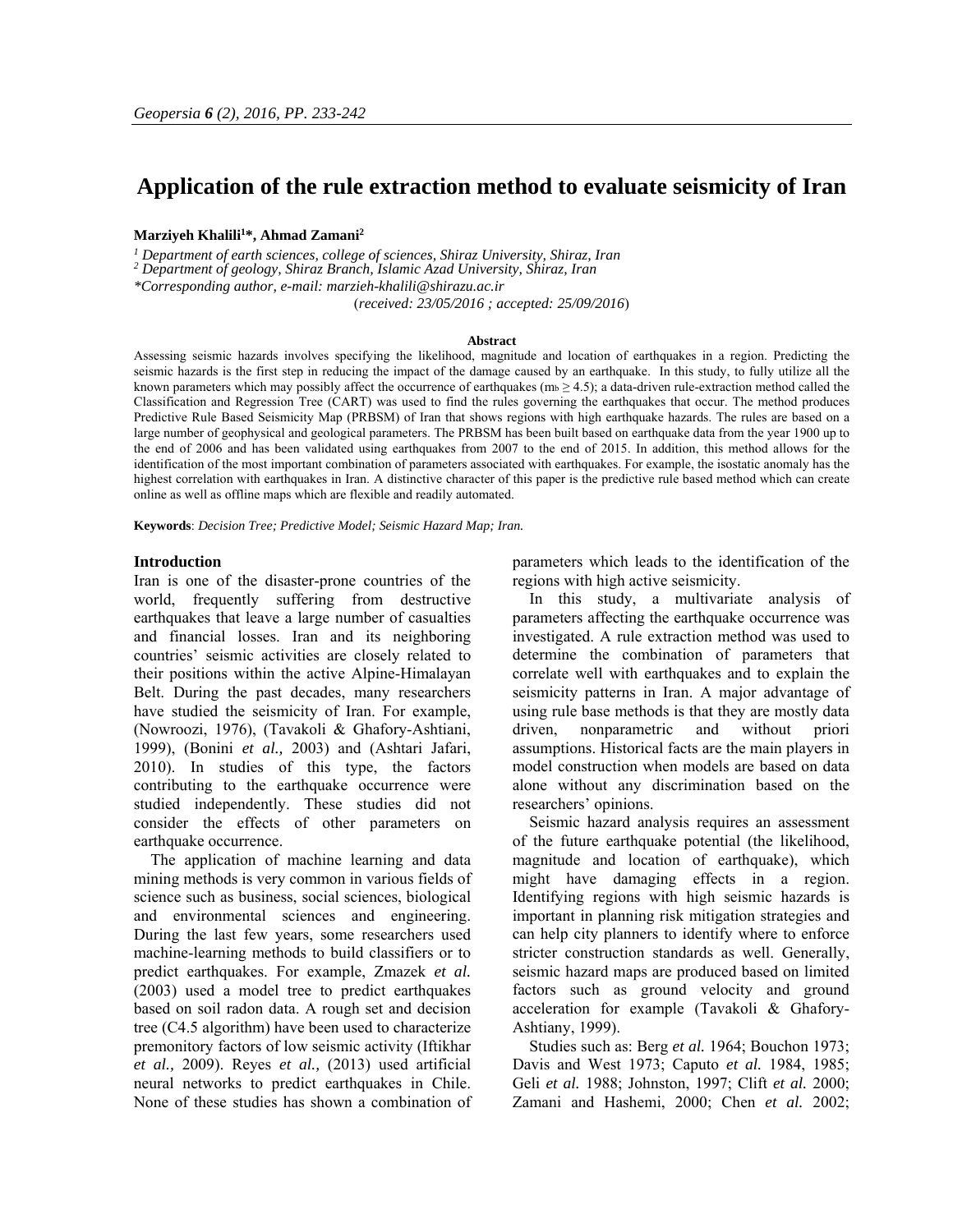Mishra et al., 2005; Li and Li 2009; Zamani *et al*. 2012; Wu *et al.,* 2015; Genti *et al.* 2016, indicate that some geological and geophysical parameters such as the isostatic anomaly, topography, gravity anomaly, and the electromagnetic field have effects on the seismicity of an area. Hence, in this study, to fully utilize all the known parameters which may possibly affect the occurrence of earthquakes (mb  $\geq$ 4.5); a data-driven rule-extraction method called the Classification and Regression Tree (CART) (Breiman *et al.,* 1984) was used to find the rules governing the earthquakes that occur. CART analysis is a machine learning method based on statistical rules that proves fruitful in both prediction and rule extraction problems. The surface and sub- surface data were used to build a multivariate numerical database, and then based on a combination of major parameters rules governing high impact earthquakes were extracted.

The main aim of this paper is to introduce a modern data analytical and sorting technique to develop a useful new type of seismic hazard map, which can create online as well as offline and it is flexible and readily automated.

## **Method of Analysis**

#### *Data Mining*

Devices which automatically collect data, together with inexpensive storage devices, have accumulated a large database to analyze properly. Indeed, a large amount of data is not processed at all. Data mining aims to extract interpretable and actionable patterns of knowledge from large data sets. The patterns must be non-trivial, interesting, implicit, previously unknown and potentially useful. Stated differently, data mining is a technology that enables exploration, analysis, and visualization of information from very large databases at a high level of abstraction without a specific hypothesis in mind. Several tools and techniques, among which are classifiers such as decision trees, neural networks, SVM, clustering algorithms, like k-means or k-mode and association rules like a priori and FP-growth are deployed in data mining (Han & Camber, 2006).

# *Decision Tree*

A decision tree is a classifier in the form of a tree structure with a top-down hierarchy used in statistics, machine learning and data mining (Fig1). This technique by deriving meaningful decision rules and maximizing differences on a dependent variable is often considered to improve knowledge representation structure (Daubie *et al.,* 2002).



Figure 1. A typical binary decision tree

 Root node-the topmost node in a tree- and the internal node denote a test on an attribute and the leaf node or terminal node denotes the predicted value of the target attribute given the values of the attributes represented by the path from the root.

The rules are easily interpretable allowing complex relationships to be represented in a comprehensible and an intuitive manner. The relationship between descriptions of objects and their assignment to a specific class is established by the rules. This technique eliminates redundant (unnecessary) attributes from the classification. Decision tree produces a directed tree as a predictive model. A database is classified by starting at the root node of the decision tree and testing the attribute by this node. The tree branch corresponding to the value of the attribute moves down to some internal nodes.

This process is then repeated until a leaf node is reached and provides the classification of the instance.

The Classification and Regression Tree is a treebased classification and a prediction method which uses recursive partitioning to split the training dataset into segments with similar output field values. CART is an approach to generating a learning decision tree from a training dataset to predict a numeric value. This algorithm spawned a flurry of work on decision tree induction.

CART adopts a greedy approach in which a decision tree is constructed in a top-down recursive divide-and-conquer manner (Han and Camber, 2006). CART produces a binary decision tree which has a flowchart-like tree structure. The root node represents the source or full training dataset and is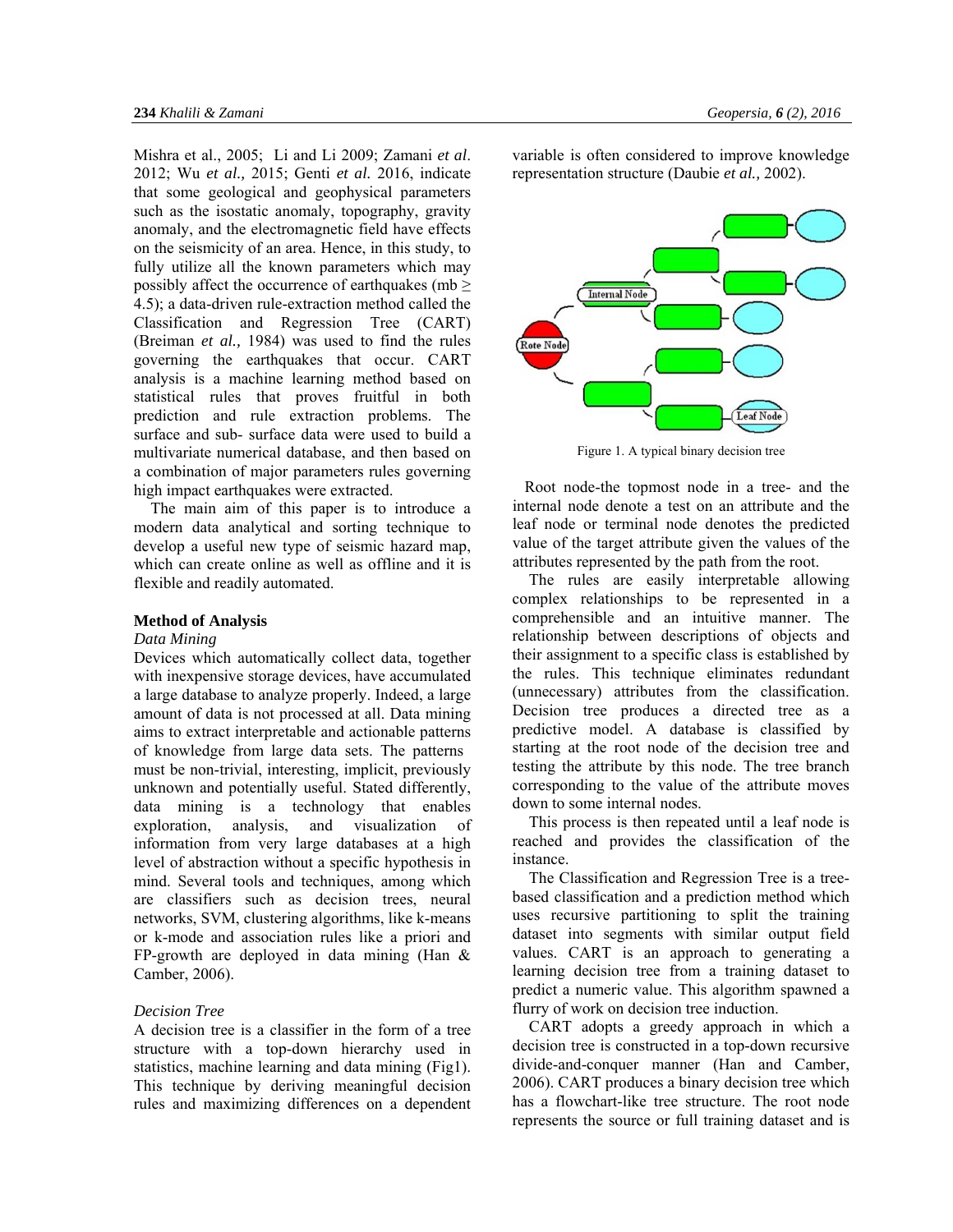displayed at the top. The classification of a particular source set proceeds from top to bottom. The questions asked at each node concern a particular attribute or property of the data set, and the downward links or branches correspond to the possible answer (i.e. attribute values). Based on the answers, the appropriate branch or links to successive internal nodes are followed until a leaf or terminal node is reached where the value of the target attribute (class) is read. The classification in a decision tree proceeds from top to bottom. In the CART method, each leaf or terminal node stores a numeric prediction. In fact, it is the average value of the predicted attribute for the training dataset that reaches the terminal node.

CART creates a rule for each path from the root to a leaf node. Each splitting criterion along a given path is logically ANDed to form the rule antecedent (.IF" part). The class prediction is the resultant leaf node, forming consequent of the rule (.THEN" part).

R1: IF a AND b,… THEN c.

The rules are easily interpretable allowing complex relationships to be represented in a comprehensible and an intuitive manner. The relationship between descriptions of objects and their assignment to a specific class is established by the rules. Moreover, the rules can be used for the classification of new objects.

The advantage of using CART is that it is nonparametric and can evaluate data that are highly skewed or multimodal (Lewis, 2000). CART is well suited for data mining since it can reveal nonobvious and complex relationships between the splitting variables and the predicted variables. Datasets are partitioned into two subsets so that the records within each subset are more homogeneous than in the previous subset. Splitting is a recursive process, and the process is repeated until the stopping criterion or homogeneity criterion is reached. CART is quite flexible, allowing specifying the prior probability distribution in a classification problem. CART chooses a split at each node such that each child node created by the split is purer than its parent node. Here purity refers to the similarity of values in the target field. In a completely pure node, all the records have the same values as the target field. CART measures the impurity of a split at a node by defining an impurity measure. Depending on the type of the target field, three different impurity measures are used to find splits for CART models. For numeric target fields, the least squared deviation (LSD) impurity measure is used.

The process that controls how the algorithm decides when to stop splitting nodes in the tree is the stopping criteria. Tree growth continues until every leaf node in the tree triggers at least one stopping criterion.

Pruning is the process that examines a fullygrown tree and removes bottom-level splits, which do not play an important role on the accuracy of the tree. In pruning, the smallest tree is created by keeping the cost as low as possible. A tree branch is removed if the cost associated with having a more complex tree exceeds the gain associated with having another level of nodes (Han and Camber, 2006).

## *Cross Validation*

Since data-driven methods may lead to the creation of models which are only "good" for the training data, cross validation methods are deployed to assess the performance of the treated models on "unseen" data. Cross validation is a technique for assessing how well the results of a statistical analysis can be generalized to a data set that is not used for training. It is used in a setting where the goal is classification or prediction, and one wants to estimate how accurately a predictive model will perform in practice. The data used is seldom seen at the time of model construction. In one round of cross-validation, a sample of data is partitioned into complementary subsets. It then performs the analysis on the training set, and validates the analysis on the validation set or testing set. A variety of cross validation techniques exist (Efron and Tibshirani, 1997), (Kohavi, 1995) and (McLachlan *et al.,* 2004). In this paper 10-fold cross validation, 10-CV was used. In K-fold crossvalidation, the original data set is randomly partitioned into K- folds or subsample. The model is then generated excluding the data from each subsample in turn. The first tree is generated based on all of the cases except those in the first fold, and the second tree is based on all cases except those in the second sample fold. Therefore, K times the process of training and testing is performed, where in each round a single subsample is retained as the validation data for testing the model, and the remaining K−1 subsamples are used for training.

## *Gain Summary*

The gain summary displays descriptive statistics for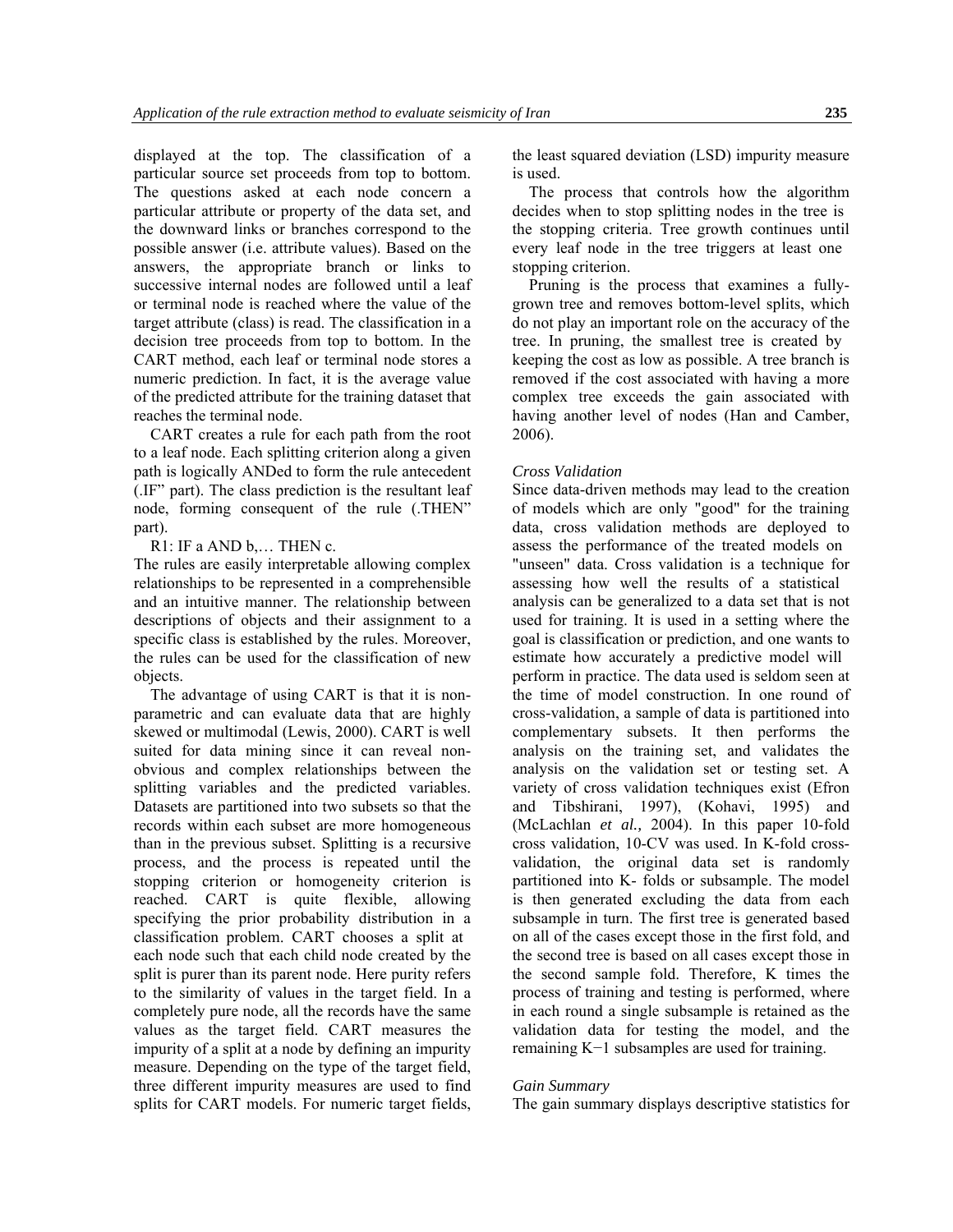all terminal nodes in the tree.

The gain summary in target field with continuous parameter shows the weighted mean of the target value for each terminal node. Gains provide a measure of how far the mean or proportion at a given node differs from the overall mean. For the most part, the greater this difference, the more useful the tree is as a tool for making decisions.

# **Data Set**

Databases are highly susceptible to missing, noisy, and inconsistent data. Low-quality mining results will be obtained from Low-quality data. If the data have been normalized, data mining methods provide better results (Han & Camber, 2006).

In order to construct an exact Predictive Rule Based Seismicity Map (PRBSM) of Iran, large numbers of updated, numeric and normalized geological, geophysical and seismological characteristics have been compiled for the 175 quadrangular sites of 1º area. The study area (Iran) with coordinates of 44°- 63° east longitude and 25°- 39° north latitude is divided into 175 quadrangles each covering one degree of latitude and longitude (None of offshore Iran and islands is included in the data set). These quadrangles are used as observations (input samples) and a large number of possible measures of tectonic and seismotectonic characteristics are considered as variables (attributes). Each observation or case has been characterized by 46 variables which seem to characterize the intensity and degree of contrast between tectonic and seismotectonic structures in Iran.

In this research geological data had been obtained from digitized and regular geological maps of Iran (Geological Survey of Iran, 2004) including relative areas of surface rock (age and type) (%), fault length density and average Moho depth. Geophysical data were taken from Dehghani and Makris (1983), total magnetic intensity maps of Iran (Yousefi, 1989), and consist of magnetic intensity, free air anomaly, gravity anomaly, Bouger anomaly, residual Bouger anomaly and isostatic anomaly. Seismological data (historical and instrumental) were taken from earthquakes that occurred between the years 1900 to end of 2015 (Ambraseys, 2001); (Engdhal *et al.,* 2006); (ISC, 2015) and (NEIC, 2015). It is comprised of earthquake magnitude, energy and number of earthquakes greater than mb  $\geq$  4.5; (Table 1).

Generally, it is useful to forecast destructive

earthquakes with magnitudes more than 6 but due to the fact that many towns, and villages in Iran have low resistance against earthquakes a threshold magnitude of  $MC = 4.5$  has been selected (Zamani and Agh- Atabai, 2009; Zamani *et al.,* 2012). In addition, using a threshold magnitude of MC=4.5 makes model validation easier because of the poor statistics of the very few large earthquakes. Characteristically, the geophysical and geological variables gathered are not only correlated with each other, but each attribute is also influenced by the other attributes. Therefore, in many cases the attributes are interwoven in such a way that they yield little information about the region under investigation when analyzed individually (Zamani & Khalili, 2006; Zamani *et al.,* 2011, 2012).

# **Results and Discussion**

An earthquake is a very complex process with several parameters. Knowing the most significant factors associated with earthquakes can help build predictive models. In this study, a numeric and updated catalogue of geological, geophysical and seismological data of Iran had been gathered. Then a rule extraction method was used to determine the combination of parameters that correlate well with earthquakes. In other words, almost all the possible factors and parameters that may have affected earthquake occurrences were collected and analyzed using the non-parametric data-driven method to forecast earthquakes.

To this end, the earthquake records from 1900 up to the end 2006 (Fig. 2) were collected to build a predictive model. The target for the model was the number of earthquakes which were greater than  $m_b \geq 4.5$  (NEGMB). All the variables presented in Table 1 were used as potential predictor variables. Cross-validation was deployed to counter overfitting. Cross validation is a technique for assessing how the results of a statistical analysis will generalize an independent data set. It is used mainly in settings where the goal is prediction and where one wants to estimate how accurately a predictive model will perform in practice. As the input variables were mainly continuous (numeric), CART was run in the regression-tree mode. This method produced the decision tree diagram (Fig. 3) and the gain summery (Table 2).

Nodes with index values greater than 100% indicate that a better chance exists of accurate prediction by selecting records from these nodes instead of random selection from the entire sample.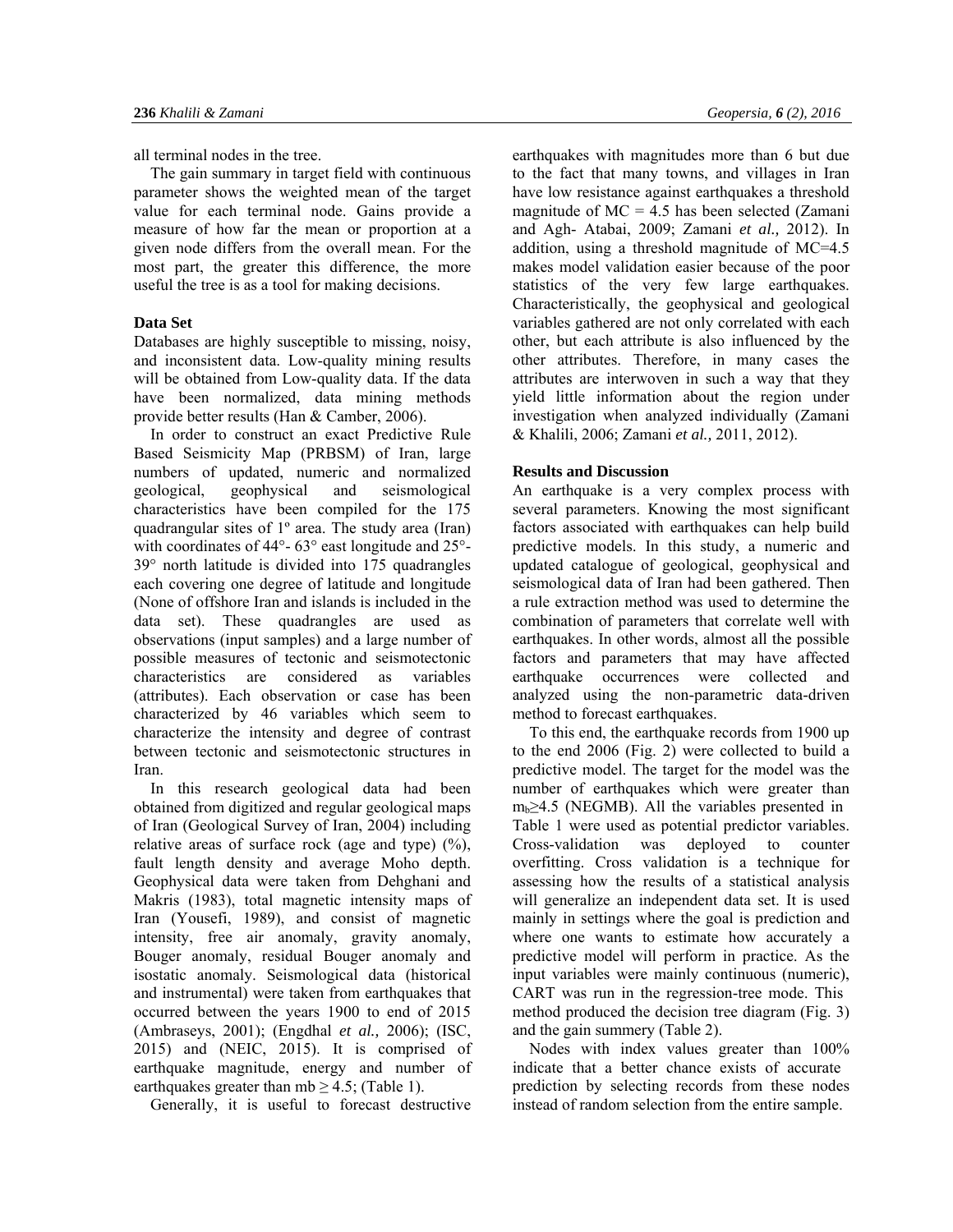| No.            | <b>Attributes</b>                                                 | No. | <b>Attributes</b>                                            |
|----------------|-------------------------------------------------------------------|-----|--------------------------------------------------------------|
| 1              | Maximum earthquake magnitude(mb), MXEMG                           | 24  | Minimum gravity anomaly (mgal), MIGRV                        |
| $\overline{c}$ | Number of earthquakes greater than $mb \ge 4.5$ ,<br><b>NEGMB</b> | 25  | Range of free air anomaly (mgal), RAFRA                      |
| 3              | Maximum seismic energy released (j), MXSER                        | 26  | Average free air anomaly (mgal), AVFRA                       |
| $\overline{4}$ | Fault length density (km <sup>-1</sup> ), FLTLD                   | 27  | Maximum free air anomaly (mgal), MXFRA                       |
| 5              | Range of isostatic anomaly (mgal), RA ISO                         | 28  | Minimum free air anomaly (mgal), MIFRA                       |
| 6              | Average isostatic anomaly (mgal), AVISO                           | 29  | Range of magnetic intensity (gamma), RAMGI                   |
| $\overline{7}$ | Maximum isostatic anomaly (mgal), MXISO                           | 30  | Average magnetic intensity (gamma), AVMGI                    |
| 8              | Minimum isostatic anomaly (mgal), MIISO                           | 31  | Maximum magnetic intensity (gamma), MXMGI                    |
| 9              | Range of regional Bouger anomaly (mgal), RAEGB                    | 32  | Minimum magnetic intensity (gamma), MIMGI                    |
| 10             | Average regional Bouger anomaly (mgal), AVREG                     | 33  | Average Moho depth (km), AVMOD                               |
| 11             | Maximum regional Bouger anomaly (mgal),<br><b>MXREG</b>           | 34  | Range of elevation (m), RAELV                                |
| 12             | Minimum regional Bouger anomaly (mgal), MIREG                     | 35  | Average elevation (m), AVELV                                 |
| 13             | Range of residual Bouger anomaly (mgal), RARES                    | 36  | Maximum elevation (m), MXELV                                 |
| 14             | Average residual Bouger anomaly (mgal), AVRES                     | 37  | Minimum elevation (m), MIELV                                 |
| 15             | Maximum residual Bouger anomaly (mgal),<br><b>MXRES</b>           | 38  | Relative area of surface<br>unconsolidatedcover(%), RAUNR    |
| 16             | Minimum residual Bouger anomaly (mgal), MIRES                     | 39  | Relative area of surface sedimentary rocks (%), RASER        |
| 17             | Range of Bouger anomaly (mgal), RABUG                             | 40  | Relative area of surface metamorphic rocks<br>$(\%)$ , RAMER |
| 18             | Average Bouger anomaly(mgal), AVBUG                               | 41  | Relative area of surface igneous rocks (%), RAIGR            |
| 19             | Maximum Bouger anomaly(mgal), MXBUG                               | 42  | Relative area of surface ophiolitic rocks<br>$(\%)$ , RAOPR  |
| 20             | Minimum Bouger anomaly(mgal), MIBUG                               | 43  | Relative area of surface Cenozoic rocks<br>$(%)$ , RACER     |
| 21             | Range of gravity anomaly (mgal), RAGRV                            | 44  | Relative area of surface Mesozoic rocks<br>$(%)$ , RAMER     |
| 22             | Average gravity anomaly (mgal), AVGRV                             | 45  | Relative area of surface Paleozoic rocks<br>$(\%)$ , RAPAR   |
| 23             | Maximum gravity anomaly (mgal), MXGRV                             | 46  | Relative area of surface Proterozoic rocks (%), RAPTR        |

Table 1. Attributes used for constructing the Predictive Rule Based Seismicity Map (PRBSM), measured within 1° Quadrangles



Figure 2 Seismicity map of IRAN (1900-2006)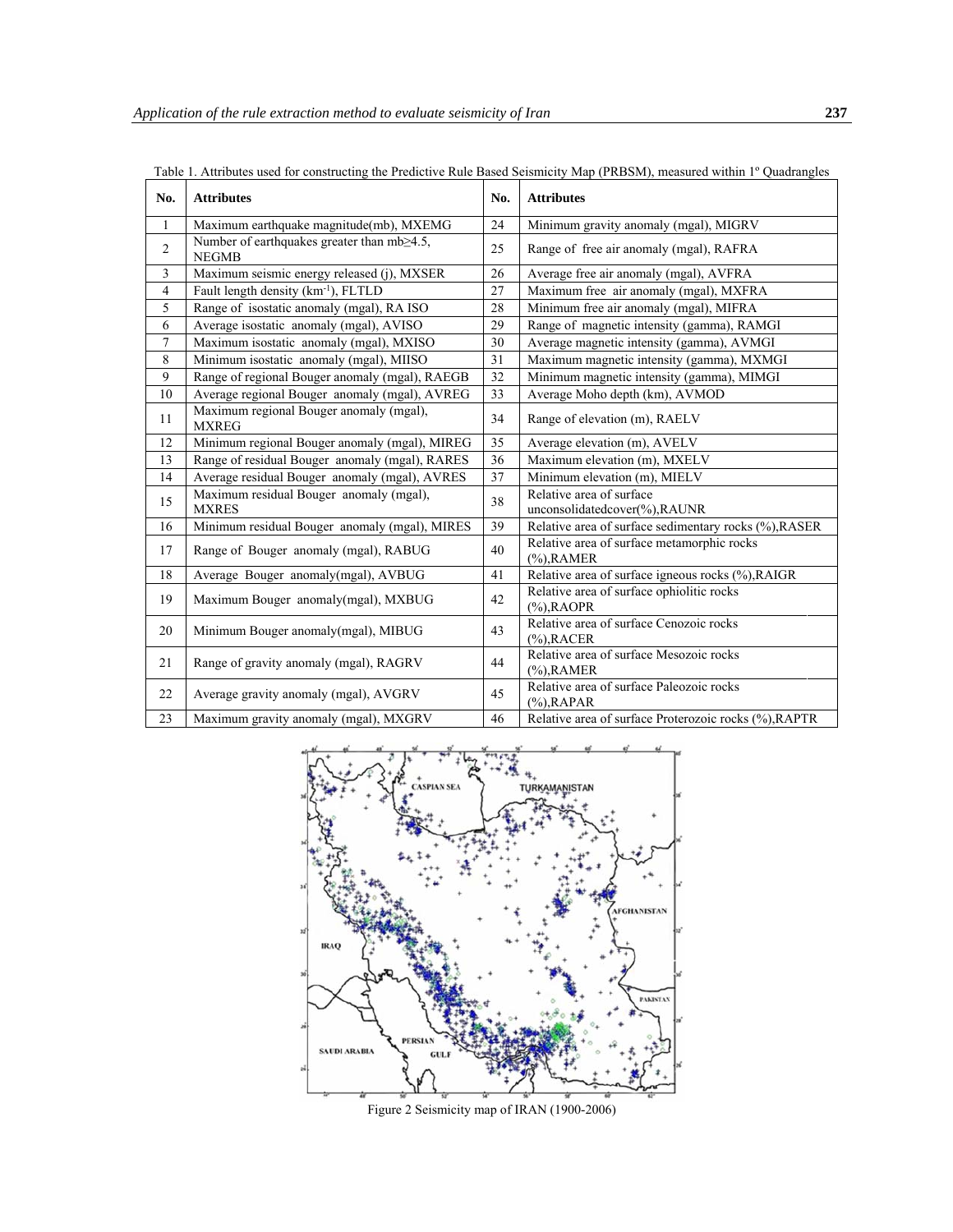Table 2. The Gains summery. Node Number: the number of node in the decision tree. Number of observations in node: The total number of records in each node. Node percentage: The percentage of all records in the dataset that fall into this node. Predicted values %: The percentage of predicted target for each node. Gains index value %: The Gains index measures how well a given node separates the attributes of the training examples according to their target classification.

| Rule No.       | <b>Node Number</b> | Number of<br><b>Observations in Node</b> | <b>Node</b><br>Percentage | Predicted<br>values % | <b>Gain Index</b><br>value % |
|----------------|--------------------|------------------------------------------|---------------------------|-----------------------|------------------------------|
| 1              | 12                 | $\tau$                                   | 3.6                       | 71                    | 452.3                        |
| $\overline{c}$ | 24                 | $\overline{3}$                           | 1.5                       | 55.6                  | 361                          |
| 3              | 14                 | $\overline{2}$                           | 1.3                       | 48.1                  | 311                          |
| $\overline{4}$ | 11                 | 6                                        | 3.2                       | 42                    | 257.4                        |
| 5              | 23                 | $\overline{7}$                           | 4.1                       | 38                    | 249.2                        |
| 6              | 26                 | 3                                        | 1.1                       | 29                    | 200.4                        |
| $\overline{7}$ | 22                 | $\overline{4}$                           | 2.2                       | 24                    | 144.4                        |
| 8              | 15                 | 3                                        | 1.1                       | 22                    | 140.2                        |
| 9              | 30                 | $\overline{2}$                           | 1.7                       | 16                    | 118.3                        |
| 10             | 10                 | 21                                       | 12.1                      | 17                    | 99.5                         |
| 11             | 29                 | $\overline{2}$                           | 1                         | 14.4                  | 94.1                         |
| 12             | 20                 | 8                                        | 4.5                       | 14.2                  | 92.7                         |
| 13             | 25                 | $\tau$                                   | 4.1                       | 13.1                  | 85.5                         |
| 14             | 19                 | 12                                       | 6.8                       | 11.6                  | 75.3                         |
| 15             | 21                 | 5                                        | 2.9                       | 9.1                   | 59.1                         |
| 16             | 13                 | 25                                       | 14.3                      | 8.8                   | 57.7                         |
| 17             | 32                 | 41                                       | 23.4                      | 5.7                   | 36.9                         |
| 18             | 27                 | 3                                        | 1.7                       | 4.8                   | 31.3                         |
| 19             | 31                 | 14                                       | 8                         | 3                     | 19.9                         |



Figure 3. The CART binary decision tree. Nodes with gain index values greater than 100% are highlighted in the figure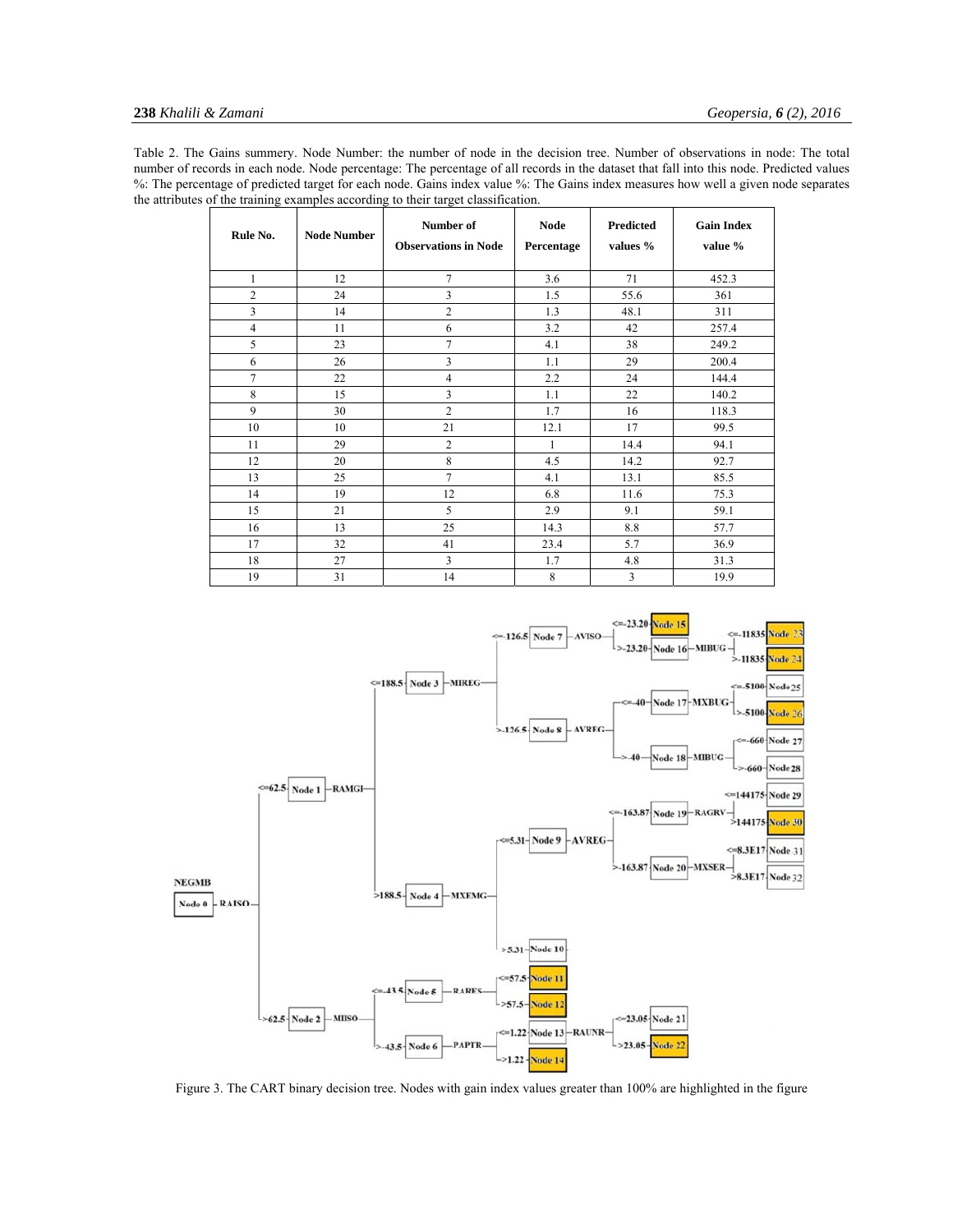The gain index percentage tells us how much greater the proportion of a given target at each node differs from the overall proportion.

The index values in this paper show that node 12 has the highest possible rate (a value of 452%) for the entire data. This node is thus almost 4.5 times more likely to get a hit with these records than using a random selection. The gain index values show that of the 19 nodes, 9 have index values greater than 100%. The rules of the top nine nodes are depicted in Table 3:

Table. 3The nine most reliable nodes, with their associated rules. The number listed after each set of initials in Table 3, is its attribute in Table 1.

| Rule<br>No.    | <b>Node</b><br>No. | IF                                                                                                                             | THEN NEGMB(4) |
|----------------|--------------------|--------------------------------------------------------------------------------------------------------------------------------|---------------|
| $\overline{1}$ | 12                 | RAISO(6) > 62.5 and MIISO(9) $\le$ -43.5 and RARES(14) > 57.5                                                                  | 71%           |
| 2              | 24                 | RAISO(6) $\leq 62.5$ and RAMGI(30) $\leq 188.5$ and MIREG(13) $\leq -126.5$ and<br>$AVISO(7) > -23.2$ and $MIBUG(21) > -11835$ | 55.6%         |
| 3              | 14                 | RAISO(6) > 62.5 and MIISO(9) > -43.5 and PAPTR(47) > 1.2                                                                       | 48.1%         |
| $\overline{4}$ | 11                 | RAISO(6) > 62.5 and MIISO(9) $\le$ -43.5 and RARES(14) $\le$ 57.5                                                              | 42%           |
| 5              | 23                 | RAISO(6) $\leq 62.5$ and RAMGI(30) $\leq 188.5$ and MIREG(13) $\leq -126.5$ and<br>AVISO(7) > -23.2 and MIBUG(21) $\le$ -11835 | 38%           |
| 6              | 26                 | RAISO(6) $\leq 62.5$ and RAMGI(30) $\leq 188.5$ and MIREG(13) > -126.5 and<br>$AVREG(11) \le -40$ and $MXBUG(20) > -5100$      | 29%           |
| $\tau$         | 22                 | RAISO(6) > 62.5 and MIISO(9) > -43.5 and PAPTR(47) $\leq$ 1.2 and<br>RAUNR $(39) > 23.05$                                      | 24%           |
| 8              | 15                 | RAISO(6) $\leq 62.5$ and RAMGI(30) $\leq 188.5$ and MIREG(13) $\leq -126.5$ and<br>AVISO(7) $\le$ -23.2                        | 22%           |
| 9              | 30                 | RAISO(6) $\leq 62.5$ and RAMGI(30) >188.5 and MXEMG (3) $\leq 5.3$ and<br>AVREG(11) $\le$ -163.9 and RAGRV(22) > 144175        | 16%           |

Statistically, significant rules associated with the patterns of earthquakes were found. It is interesting that the results indicate that the isostatic anomaly is a very important parameter in seismic activity. Other important factors in decreasing the order of importance are: regional Bouger anomaly, Bouger anomaly and gravity anomaly respectively*.* In CART method, the decision tree was built to decrease the importance, that is, the most important of the parameters come first; the parameters for the next important come next, and so on.

Our results have a good correlation with previous studies. Zamani and Hashemi, 2000, have reported positive correlations between seismicity and isostatic anomalies from the Iranian plateau. Vertical differential stress in Kachchh may be further accentuated due to large-scale deposition of sediments in the adjoining north Arabian Sea (Clift *et al.,* 2000). Mishra *et al.,* 2005, have demonstrated which presence of thick crustal roots give rise to buoyancy and may lead to the accumulation of local stress, especially at the periphery of the crustal roots. Wu *et al.,* 2015, have explained that earthquakes in Mid-Yunnan and the surrounding area often occur at the maximum value of the gravity gradient zone and negative magnetic anomaly regions. Genti *et al.,* 2016 have concluded that flexural rebound induced by surface processes (gravitational potential energy associated with topography and dense crustal blocks; isostatic compensation in response to denudation and/or sedimentation) is able to explain the seismicity in Central–Western Pyrenees.

In this research, the PRBSM is defined as the map of regions with a high hazard of future earthquake occurrence (mb  $\geq$ 4.5). Using the above-mentioned rules and attributes produced the PRBSM of Iran (Fig4). The map indicates that Bandar Abbas in southern Iran, parts of the Zagros simply folded belt, the Oman line (a limited area southern Iran) and the northern portion of the Lut block eastern Iran are regions of high hazards of future earthquakes  $m_b \geq 4.5$ . To assess the accuracy of the rules applied, the seismicity map of Iran based on earthquakes (mb  $\geq$ 4.5) that occurred from the year 2007 up to End of 2015 was produced (Fig5).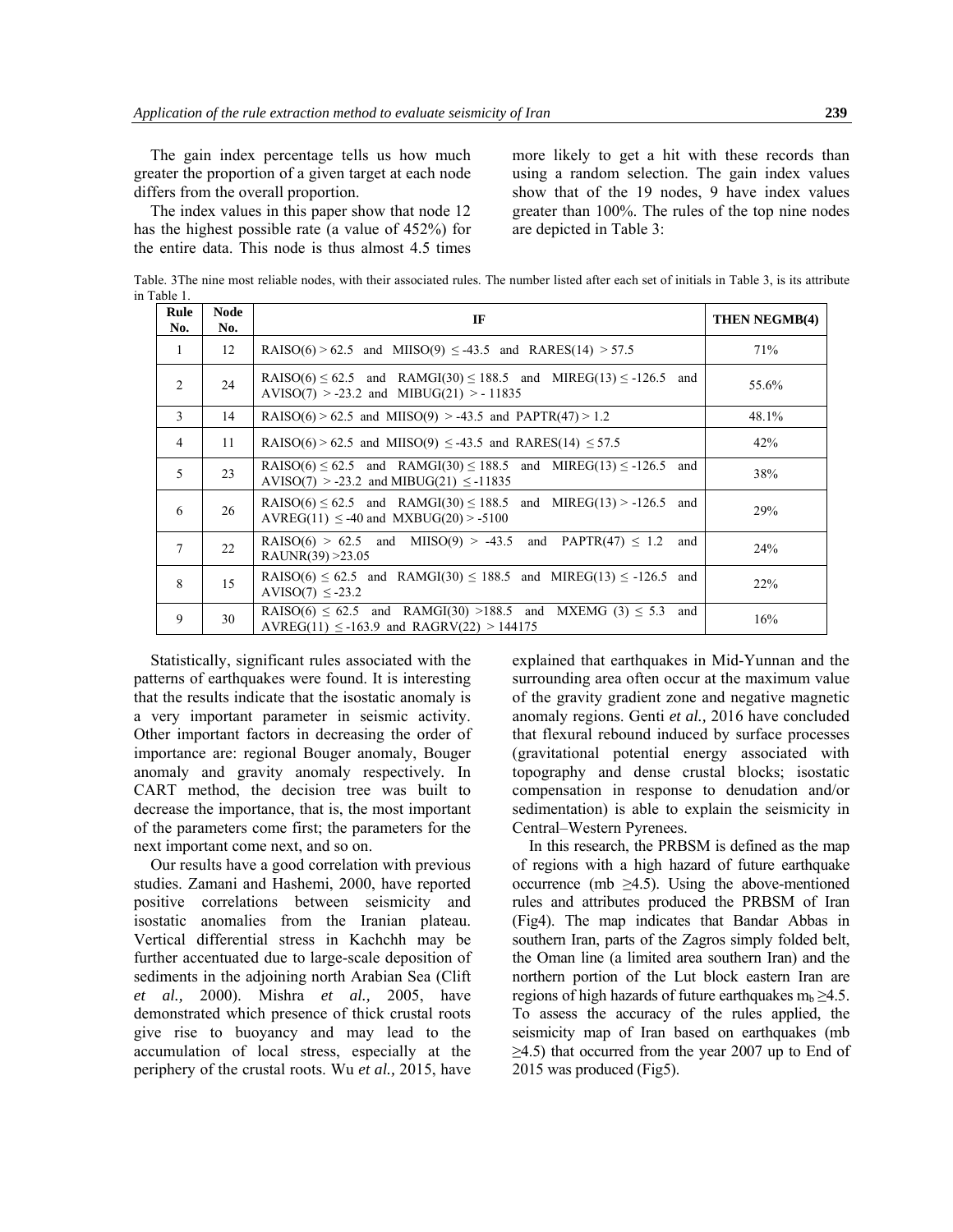

Figure 5. The Seismicity map of Iran based on earthquakes (mb ≥4.5) from the years 2007 up to end of 2015. Nodes of figure 4 are highlighted in this map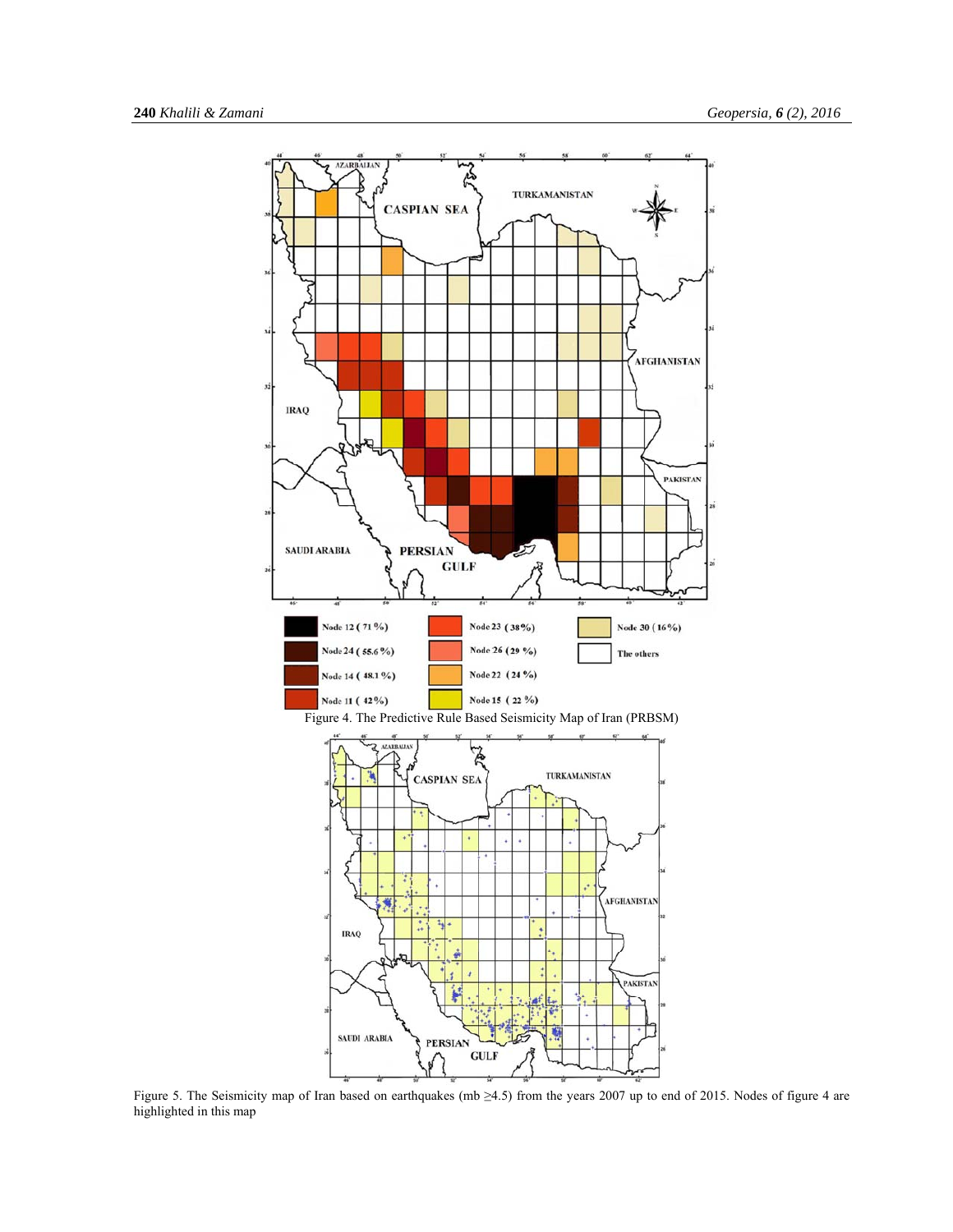The model has been validated by comparing the predicted nodes (regions) in the model (Fig4) with the observed seismicity map of Iran (Fig5) for the period of 2007 up to end of 2015.

The evidence indicates that most of the earthquakes that occurred" between" 2007 to end of 2015 in fact happened in the areas predicted by the PRBSM model. The results indicate that the model has high accuracy and the introduced approach is a reliable method for knowledge extraction from the seismicity pattern of Iran. This paper applies a new class of data-driven rule–based model to create online as well as offline interactive seismic hazard map that is flexible and readily automated. This model might be improved and refined by the collection of new geological and geophysical data.

# **Conclusion**

This research applies a modern data analytical and sorting method to develop a useful new type of seismic hazard map. A numeric and updated catalogue of geological, geophysical and seismological data from Iran have been used to build a multivariate numerical database, and then based on a combination of major parameters rules governing high impact earthquakes were extracted. The rules extracted from among the attributes were significant statistically to assure that the mapped patterns are not random and in fact relate to earthquake locations. The map shows Bandar Abbas in southern Iran, the Zagros simply folded belt, the Oman line and the northern portion of Lut block in eastern Iran have high seismic hazards for future number of earthquakes occurring with mb≥4.5. Furthermore, the results indicate that the model has high accuracy. Therefore, it is a reliable method for knowledge extraction from the seismicity pattern of Iran to forecast future earthquake hazards. The analysis also shows that the isostatic anomaly correlates best with these earthquakes. A distinctive character of this paper is the predictive rule based model that can create map online as well as offline that is flexible and readily automated. Our approach to seismic hazard analysis is a starting point and is expected to be improved and refined by collecting new data.

#### **Acknowledgements**

This study was supported by the center of Excellence for Environmental Geohazards and the Research Council of Shiraz University. Two anonymous referees are gratefully thanked for useful comments.

#### **References**

- Ambraseys, N.N., 2001. Reassessment of earthquakes, 1900–1999, in the Eastern Mediterranean and the Middle East. Geophysical Journal International 45(2): 471–485.
- Ashtari-Jafari, M., 2010. Statistical prediction of the next great earthquake around Tehran, Iran. Geodynamics 49, 14-18.

Berg, J.W., Gaskell, R., Rinehart, V., 1964. Earthquake energy release and isostasy. Bull Seismol Soc Am 54(2): 777– 784.

Bonini, M., Corit, G., Sokoutis, D., Vannucci, G., Gasperini, P., Cloetingh, S., 2003. Insight from scaled analogue modeling into the seismotectonics of the Iranian region. Tectonophysics 376: 149-157.

Bouchon, M., 1973. Effect of topography on surface motion. Bull Seismol Soc Am 63, 615–632.

- Breiman, L., Friedman, J. H., Olshen, R. A., Stone, C. J., 1984. Classification and regression trees (Wadsworth, Inc. Monterey, U.S.A).
- Caputo, M., Milana, G., Rayhorn, J., 1984. Topography and its isostatic compensation as a cause of seismicity of the Apennines. Tectonophys 102: 333–342.
- Caputo, M., Manzetti, V., Nicelli, R., 1985. Topography and its isostatic compensation as a cause of seismicity; a revision. Tectonophys, 111: 25–39.
- Chen, Y.T., Liu, KR., Zheng, J.H., Song, S.H., Liu, R.F., Lu, H.Y., Gu, F.Y., 2002. A review of the studies on the relationship between local gravity field changes and earthquakes. In: Sun S (ed) Advances in pure and applied geophysics. Meteorology Press, Beijing, 40–47 (in Chinese).
- Clift, P., Shimizu, N., Layne, G., 2000. Fifty five million years of Tibetan evolution recorded in the Indus fan. EOS Trans., AGU 81: 277.

Davis, L.L., West, L.R., 1973. Observed effects of topography on ground motion. Bull Seismol Soc Am., 63: 283–298.

- Daubie, M., Levecq, P., Meskens, N., 2002. A comparison of rough sets and recursive partitioning induction approaches: An application to commercial loans. International Transactions in Operational Research, 9: 681–694.
- Dehghani, G.A., Makris, J., 1983. The gravity field and crustal structure of Iran. In: Geodynamic Project (Geotraverse) in Iran. Geol Suev Iran, 51–68.

Efron, B., & Tibshirani, R., 1997. Improvements on cross-validation: The 632 + Bootstrap Method. American Statistical